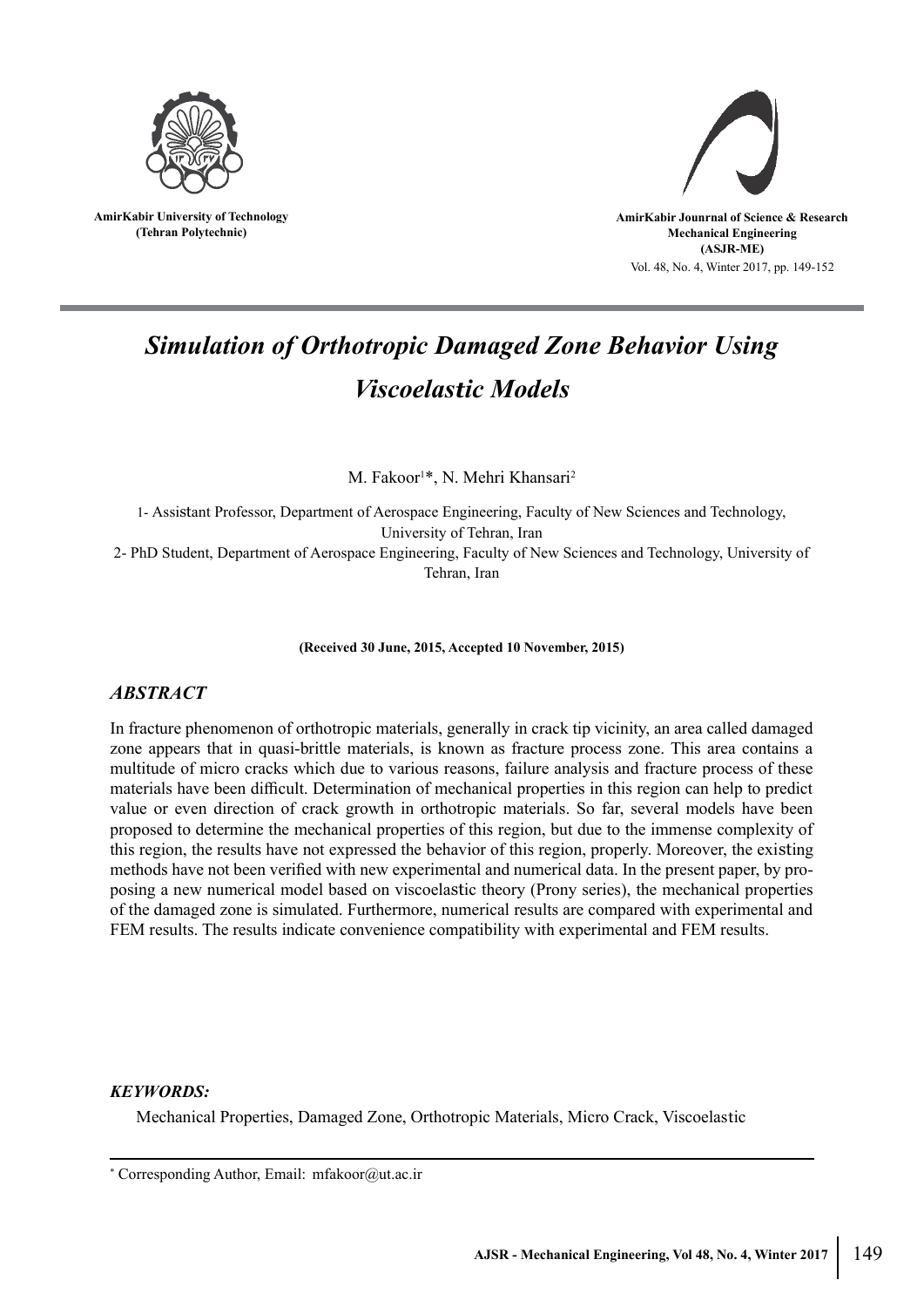#### **1- Introduction**

Fracture phenomenon of orthotropic materials, generally associated with area in crack tip vicinity that called fracture process zone. This damaged area contains a multitude of micro cracks and bridging structure which cause difficulties in failure and fracture analysis.

Although, the mechanical properties of the area could be described by viscoelastic method, there is no identified viscoelastic approach to have a convenience compromising with real behavior of damaged zone.

Thomson published the preliminary idea of interpreting of material's behavior with viscoelastic modeling [1]. Barenblatt [2] employed a fictive time and linear viscoelasticity theory to propose a method for computing the viscoelastic modulus of crack tip vicinity. Schapery [3] demonstrated that indeed viscoelastic creep crack growth could be described for metals, too. Furthermore, Bradley [4] declared that various approaches for modeling the viscoelastic fracture in the process zone can be taken depending on the assumption of constitutive properties of the isotropic materials. Allen et al. [5] proposed a micromechanical model for a viscoelastic cohesive zone by take in to account of the physically-based continuum mechanics model of the damaged region ahead of the crack tip. In numerical consideration, Pitti et al. [6] assumed a slow crack propagation velocity in which the kinematic energy dissipation (quasi-static case) can be neglected. Also, Dubois et al. [7] performed a new finite element approach to investigate the effects of viscoelastic characteristics of the creep crack growth process in wood timbers. Taking into account the linear viscoelastic orthotropic behavior, they present an incremental formulation based on a rheological representation of creep tensor components.

As mentioned previously, there are some attemps that have been made to describe the crack tip vicinity but none of them are used for orthotropic materials. Therefore, in the present paper, a new numerical model based on viscoelastic Prony series is proposed to describe the orthotropic damaged zone behavior. In this new approach, experimental and FEM methodology were investigated and the mechanical behavior of damaged zone was simulated.

#### **2- Methodology**

Considering complexity in mechanical behavior

of damaged zone, Prony series were executed. In this regard, various kinds of Prony series were investigated and convenience approaches were chosen. Table 1 is consisting of well-known Prony series that are performed in present research.

| Name                               | Creep Response                                                                                                                                                                                                                                                                                 | Model                                                                                                                                                                                                                                                                                                                                               |
|------------------------------------|------------------------------------------------------------------------------------------------------------------------------------------------------------------------------------------------------------------------------------------------------------------------------------------------|-----------------------------------------------------------------------------------------------------------------------------------------------------------------------------------------------------------------------------------------------------------------------------------------------------------------------------------------------------|
| Two-<br>Element                    | $\varepsilon(t) = \sigma \left  \frac{K_2 + K_1(1 - e^{-\tau})}{K_1 K_2} \right $                                                                                                                                                                                                              | $\mathbf{k}_2$                                                                                                                                                                                                                                                                                                                                      |
| Three-<br>Element<br>(4-Parameter) | $\varepsilon(t) = \sigma_0 \left[ \frac{k_{1*}k_2}{k_1k_1} \left( 1 - e^{-\frac{t}{\varepsilon}} \right) + \frac{\sigma_0}{k} + \frac{\sigma_0 t}{\eta_1} \right] \qquad \qquad \left[ \frac{1}{\eta} - \frac{\sqrt[4]{\eta}}{\sqrt[4]{\eta}} - \frac{\sqrt[4]{\eta}}{\sqrt[4]{\eta}} \right]$ |                                                                                                                                                                                                                                                                                                                                                     |
| Three-<br>Element<br>(5-Parameter) | $\label{eq:epsilon} \begin{aligned} &\varepsilon(t)=\frac{\sigma_0(k_1,k_2)}{k_1k_2}+\\ &\frac{\sigma_0t}{\eta_1}+\frac{\sigma_0}{k_1k_2}\Bigg 1-e^{-\langle\frac{k_1+k_2}{\eta_1-\eta_2}\rangle t}\Bigg] \end{aligned}$                                                                       | $\begin{picture}(180,10) \put(0,0){\line(1,0){10}} \put(10,0){\line(1,0){10}} \put(10,0){\line(1,0){10}} \put(10,0){\line(1,0){10}} \put(10,0){\line(1,0){10}} \put(10,0){\line(1,0){10}} \put(10,0){\line(1,0){10}} \put(10,0){\line(1,0){10}} \put(10,0){\line(1,0){10}} \put(10,0){\line(1,0){10}} \put(10,0){\line(1,0){10}} \put(10,0){\line($ |

According to the presenting of micro cracks in fracture process zone, total strain of the region could be divided as elastic and viscoelastic ones (Eq. 1):

$$
\mathcal{E}_{FPZ} = \underbrace{\mathcal{E}}_{\substack{elastic \\ strain}}^e + \underbrace{\sum_{i=1}^n \mathcal{E}_i^v}_{\substack{viscoelastic \\ strain}} \tag{1}
$$

Where,  $\varepsilon^e$  is the elastic strain and  $\varepsilon^v$  is the viscoelastic strain. The main differences among the viscoelastic modeling of crack tip vicinity are related to the viscoelastic strain. According to the Table 1, the three-element model (5-Parameter) due to its viscoelastic strain, has more compatibility with experimental and FEM results.

#### **3- Simulation Results**

Taking into account of mechanical properties of orthotropic materials in different direction; *S<sup>11</sup>* and  $S<sub>22</sub>$  (fiber direction) as compliance matrix were investigated in the present study. In this regards, these parameters are plotted versus increasing microcrack density for three-element model (5-Parameter) (Figure 1). The results could be investigated for  $S_{22}$ (Figure 2).

Figure 1 and 2 indicate that, mechanical properties of damaged zone are diminished within the increasing of the number of mirocrackes. On the other hand, by increasing the time, compliances  $S_{ij}$ and  $S<sub>2</sub>$ <sup>2</sup> are decreased by the time and increasing the microcrack density. These results also are compared